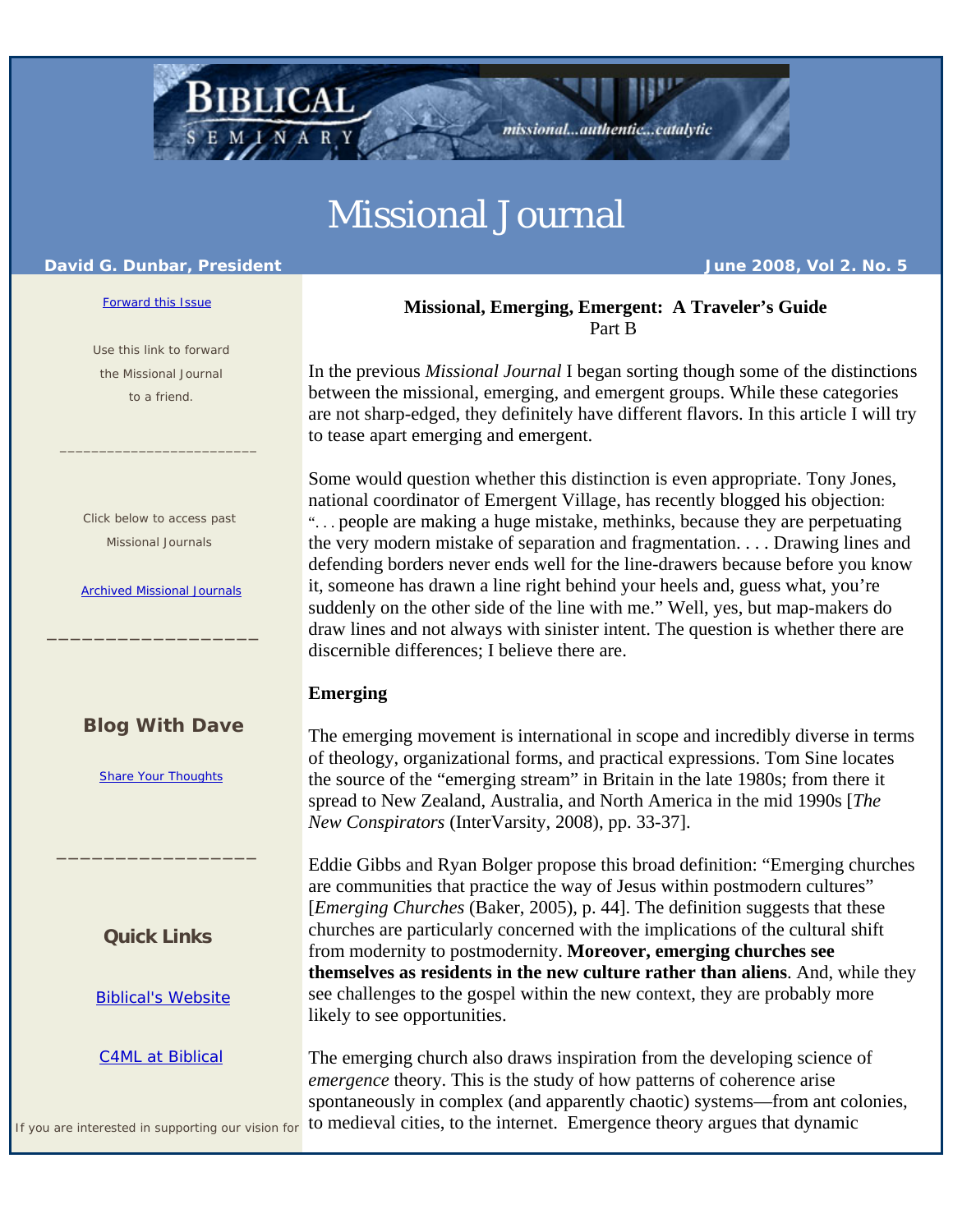seminary education

click below

#### Institutional Advancement

Planned Giving

copyright © 2007 David G. Dunbar

\_\_\_\_\_\_\_\_\_\_\_\_\_\_\_\_\_\_\_\_\_\_\_\_\_

systems grow out of a combination of top-down and bottom-up processes that unleash the creativity necessary for organisms to adapt and thrive in their environments.

**Emerging church leaders are therefore quite prepared to reinvent traditional church structures and leadership roles in favor of promoting life.** Tim Keel, pastor of Jacob's Well church in Kansas City, Missouri, writes: "Most of us inhabit social systems in which all the questions of organization were answered long before we arrived on the scene. This is why many within the emerging church movement have begun communities from scratch. Creative types are often unwilling to navigate labyrinthine administrative structures in order to get permission to do something they could more easily do on their own" [*Intuitive Leadership* (Baker, 2007), p. 200].

The very mention of the emerging church creates anxiety for many believers, for a number of reasons:

- 1. Some respected evangelical leaders have weighed in heavily against the movement, not always fairly or with understanding. (So for many of their followers "emerging" simply equals "bad.")
- 2. The comfort with, or even enthusiasm for, things postmodern frightens many Christians who assume that postmodernity means a denial of our ability to know or affirm truth.
- 3. Emerging church representatives have not always been kind in their evaluation of current church life (tending to be particularly critical of evangelical or fundamentalist churches).
- 4. Perhaps most significantly, some leaders of the emerging movement have given the impression that they have less than a high view of the authority of the Bible and the importance of sound theological formulations.

**In spite of the fears many have about the emerging movement, I think that overall it marks a healthy and necessary development.** As I have argued in earlier articles, there are many signs that the Western church is in crisis. I am also convinced that there are no "silver bullet" solutions to this crisis. What we need are a lot of bright and committed people reading Scripture with fresh eyes, asking hard questions about accepted practices and traditions, and risking comfort, security, and approval to follow the Spirit in some bold kingdom ventures.

If this begins to happen (and I think it already has), we should not be surprised to find some unsatisfactory developments. This is not uncommon in renewal movements. The Protestant Reformation produced not only the more theologically orthodox traditions of Lutheranism, Calvinism, and Anabaptism, but also problematic groups on the fringe like the Socinians. The answer is not to close down the important discussions that are taking place but to **continually bring these discussions back to Scripture** interpreted within a commitment to generous orthodoxy (see *Missional Journal* 1.6).

Because of its breadth and diversity, there is no single organization that speaks for the emerging church. However, one of the best ways to take the pulse of the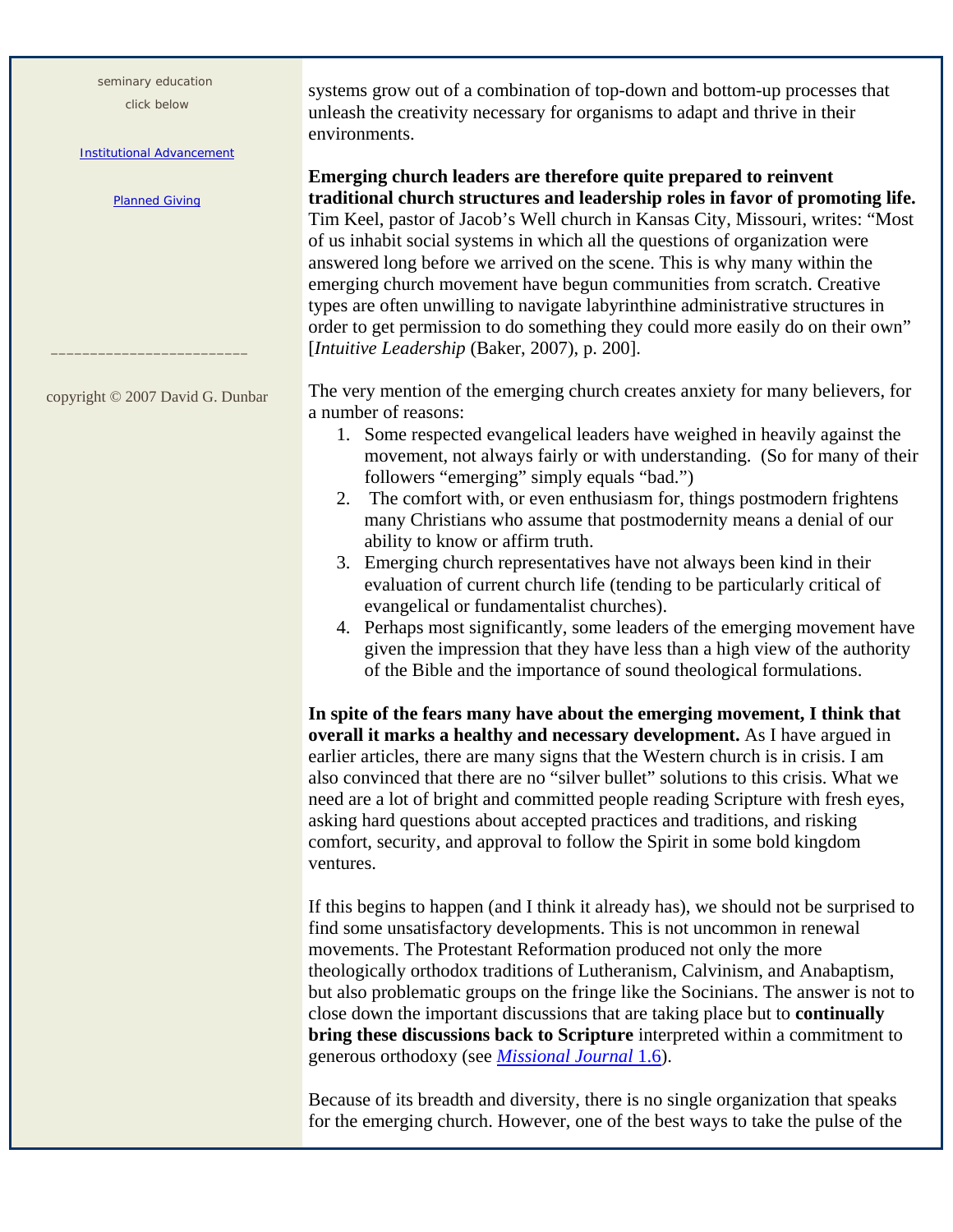movement is to spend time on the web site (http://www.jesuscreed.org/) of **Scot McKnight**, professor of religious studies at North Park University in Chicago. McKnight is one of the leading figures in the emerging church. He models faithfulness to Scripture, passion for the gospel, an ecumenical vision for the church, and a consistent fairness and civility too often neglected in theological discourse.

Other important voices in the emerging church include: **Dan Kimball**, pastor of Vintage Faith Church in Santa Cruz, California, and author of *The Emerging Church: Vintage Christianity for New Generations* (Zondervan, 2003), and *They Like Jesus, But Not The Church: Insights From Emerging Generations*  (Zondervan, 2007); **David Fitch**, pastor of Life on the Vine Christian Community, Chicago, Illinois, and author of *The Great Giveaway* (Baker, 2005); and Australians **Michael Frost** and **Alan Hirsch** who jointly authored *The Shaping of Things to Come* (Hendrickson, 2003). Separately they wrote (Frost) *Exiles: Living Missionally in a Post-Christian Culture* (Hendrickson, 2006) and (Hirsch) *The Forgotten Ways: Reactivating the Missional Church* (Brazos, 2006).

## **Emergent**

Earlier I suggested that missional, emerging, and emergent could be diagramed like this:



But now let's refine the diagram slightly:



This drawing emphasizes each group's missional concern but now focuses particularly on the relationship of emerg*ent* to the emerg*ing* church.

*Emergent* **falls within the broader categories of** *emerging* **and** *missional.* The primary platform for emergent is Emergent Village. Their web site gives the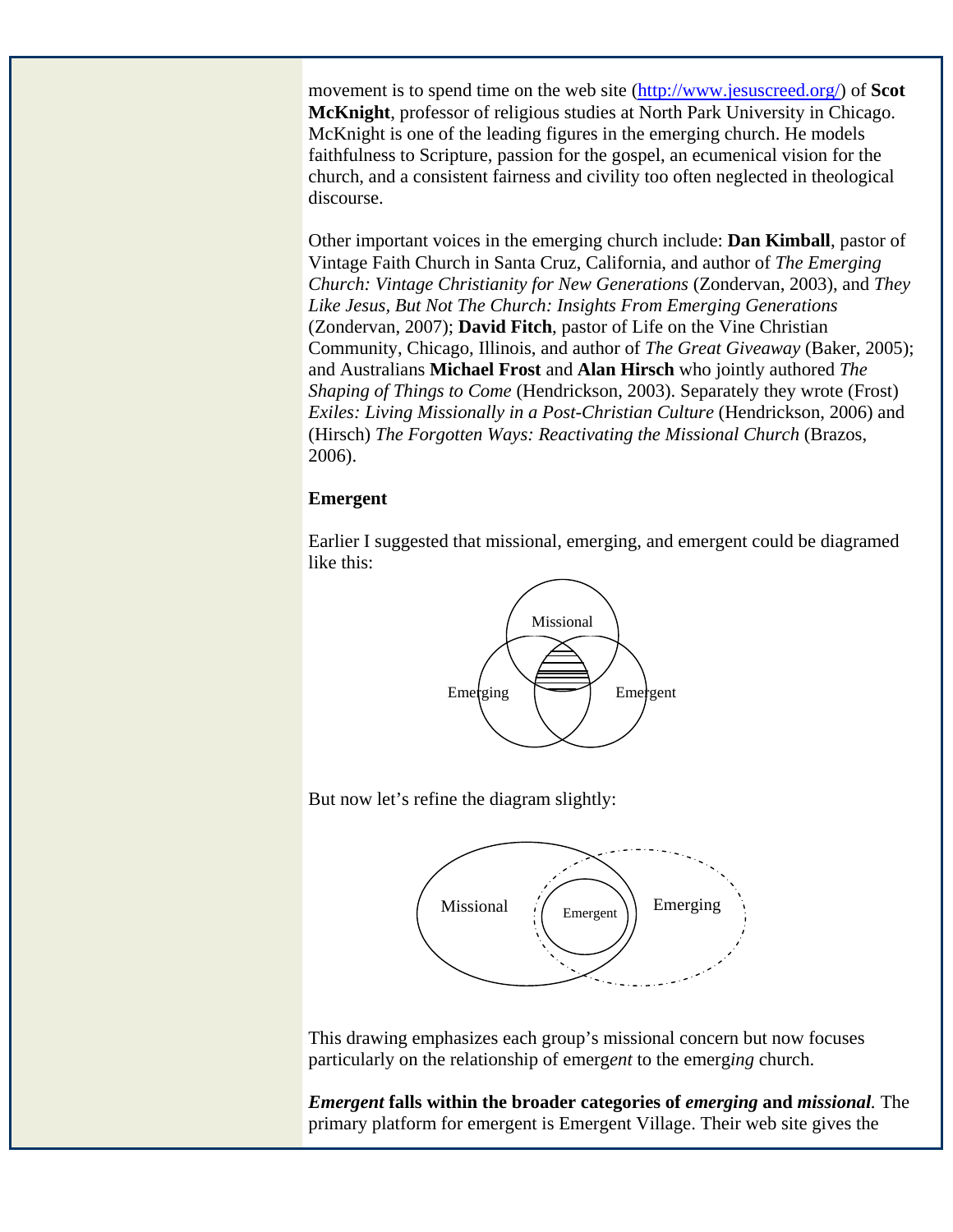following history: "Emergent Village began as a group of friends who gathered under the auspices and generosity of Leadership Network in the late 1990s. We began meeting because many of us were disillusioned and disenfranchised by the conventional ecclesial institutions of the late 20th century" (http://www.emergentvillage.com/about/).

Disillusionment with existing church models is probably greater in this group than in the missional or emerging categories. **For this reason the emergent critique of the past tends to be edgier and angrier.** Many emergents have an almost knee-jerk reaction to anything that suggests fundamentalism or conservative evangelicalism. Brian McLaren, the most visible of the emergent leaders, has challenged traditional views on biblical authority, the nature of truth, the nature of the atonement, eschatology, and human sexuality, to name just a few flash-points.

McLaren is perplexing because part of his style has been to raise suggestive (and important!) questions without clearly tipping his hand about his own answers. I believe he has done this to "loosen up" the discussion, or, if we employ a different metaphor, to create some new wine-skins. He is quick to point out that Jesus was not afraid to raise disturbing questions without providing clear or quick answers.

However, the absence of greater clarity on his part has encouraged people to read some of his comments as betraying liberal inclinations. It is probably fair to say that the negativism expressed by many Christians toward emergent-emergingmissional developments has more to do with second-hand contact with McLaren's views (or his supposed views) than any other single factor. Unquestionably a more precise affirmation of evangelical orthodoxy would help his case with conservative Christians, but so far McLaren has been unwilling to provide it.

This leads me to a last comment about emergent leaders. **They are quite explicit in their agenda to find a middle way between what they regard as the**  extremes of the 20<sup>th</sup> century church: liberalism and fundamentalism. Both "*isms"* were responses to modernity—and postmodernity has undermined both. Tony Jones acknowledges the challenge of the emergent agenda: "This is a tricky middle path between the certainties of evangelicalism and the openness of liberalism, and the jury is out as to whether this middle ground is really a tenable place to stand" [*The New Christians* (Jossey-Bass, 2008), p. 71]. That's a fair assessment, and I find it encouraging that Jones sees the issue clearly. I think what the emergents desire is possible and I hope they will succeed. At this point the signals are mixed.

# **Final Clarifications**

Any map is an approximation—some roads aren't on the map and some that are don't get you exactly where you hoped they would. This little map labors under some of the same limitations. There are names that probably should have been mentioned that were not. And I suspect some of the people mentioned might